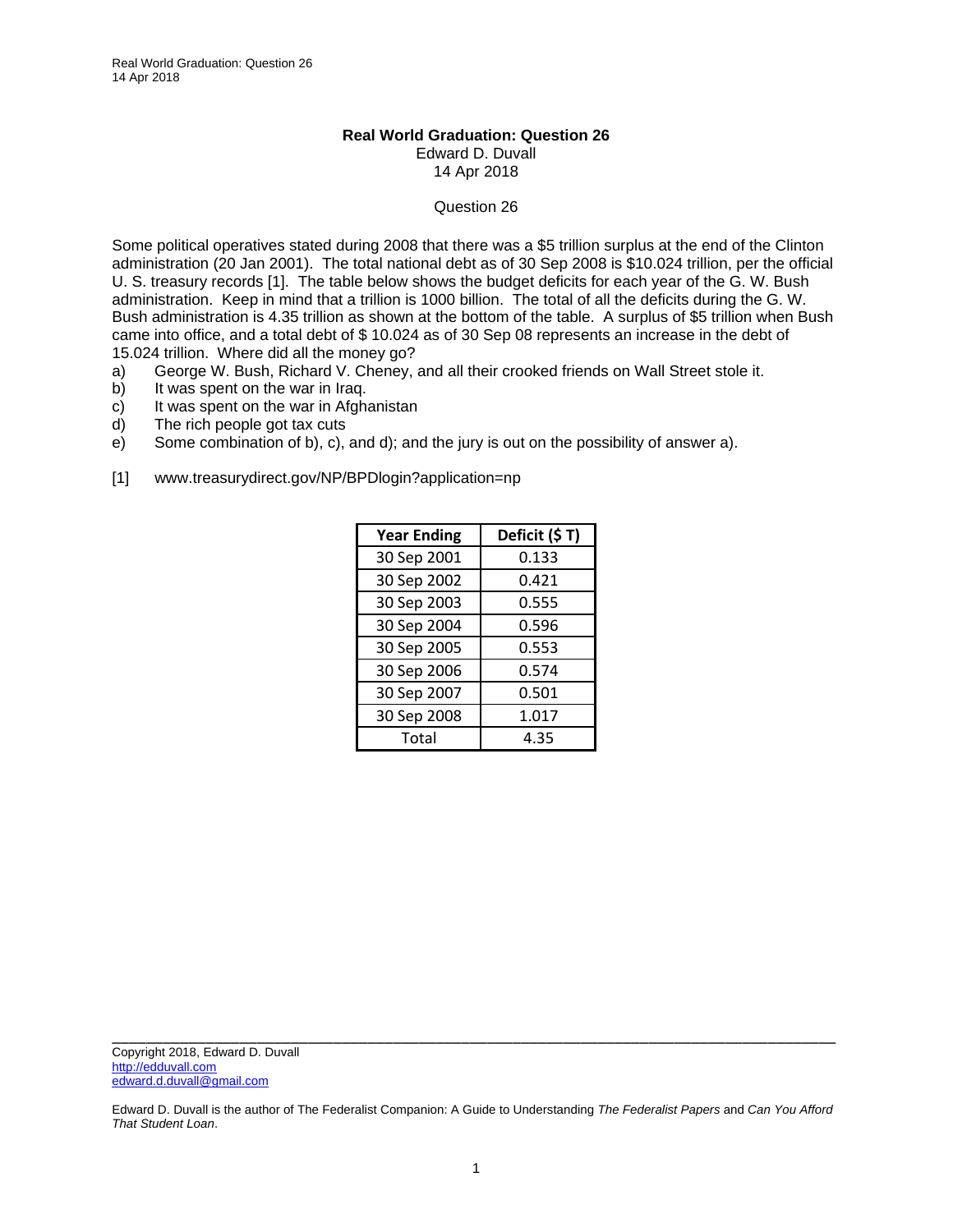## Answer to Question 26

This is a trick question. All the answers are false.

Regarding answer a), there is no evidence to date that the President, Vice President, or anyone on Wall Street actually stole any taxpayer money. (Congress may have given them money in the bank bailouts, but they did not steal it, and those transactions do not explain the issue here.) There are some dimwitted political activists who would have you believe that a President actually stole \$15 trillion, because they have no rational arguments to make.

Answers b) and c) are also false because the money spent for the two wars is already included in the totals in the U. S. Treasury accounting system, and are thus reflected in the deficit figures.

Answer d) is also false because any shortfall of revenue (or gain in revenue) from tax increases or tax cuts are already reflected in the budget figures. (Generally, a tax cut results in more revenue to the federal government, as it frees up capital for investment, which in turn causes the economy to expand, with the resulting larger tax base).

The figures in the table are accurate. So where did the \$5 trillion surplus that existed at the end of the Clinton administration go? Surprise: there never was a \$5 trillion surplus; there has never been a surplus approaching that magnitude in any administration. The operatives who make this statement are either fools who cannot read numbers, or do not understand the difference between an asset and a liability, or do not understand the distinction between a plus sign and a minus sign. On the other hand, they may be lying because they think you are dumb enough to believe them. In reality, the national debt on 20 Jan 2001, the day Clinton left office, was 5.727 trillion. Notice: a debt, not a surplus.

It is not just the Democratic Party apologists for Bill "Perjurer in Chief" Clinton who adhere to this lie. It is repeated occasionally by those who were Republican members of Congress at the time [1]. This shows that both parties are content to lie about the true financial status of the nation.

The table shows a deficit for the year ending 30 Sep 2001; which is the last year of the Congressional budget passed while Clinton was president. Consider for example, what would happen if such a \$5 trillion surplus did exist. It could only exist if the government had overtaxed the people by \$5 trillion, because that is where all the money ultimately comes from. If the government had \$5 trillion extra, don't you think there would have been a massive demand to have that money returned to the taxpayers? In the early 2000's, the total budget was about \$2 trillion; so a \$5 trillion surplus would represent a two and a half year period when no taxation would have been necessary, or conversely, a period of the same length in which the government would have sent large rebate checks equaling the amount that would normally be paid in income taxes. Do you recall anyone talking about a complete cessation of federal taxation in the early 2000's? Do you recall checks being mailed to taxpayers in the amount of their last two years of income taxes? Of course not: because there was never any surplus to be doled out.

The operatives who maintain this fraud do so because at the end of 2000, it was "projected" that a \$5 trillion surplus *could* exist by 2020 *if* the Congress continued the policies of the late 1990's, *and if* the economy did not suffer any downturns (such as terrorist attacks, or the bursting of economic bubbles such as the dotcom and mortgage fiascos). In other words, it required economic assumptions that have never occurred and can never occur, as well as continuing good faith of politicians toward taxpayers. Enough said.

\_\_\_\_\_\_\_\_\_\_\_\_\_\_\_\_\_\_\_\_\_\_\_\_\_\_\_\_\_\_\_\_\_\_\_\_\_\_\_\_\_\_\_\_\_\_\_\_\_\_\_\_\_\_\_\_\_\_\_\_\_\_\_\_\_\_\_\_\_\_\_\_\_\_\_\_\_\_\_\_\_\_\_\_\_ Copyright 2018, Edward D. Duvall http://edduvall.com edward.d.duvall@gmail.com

Edward D. Duvall is the author of The Federalist Companion: A Guide to Understanding *The Federalist Papers* and *Can You Afford That Student Loan*.